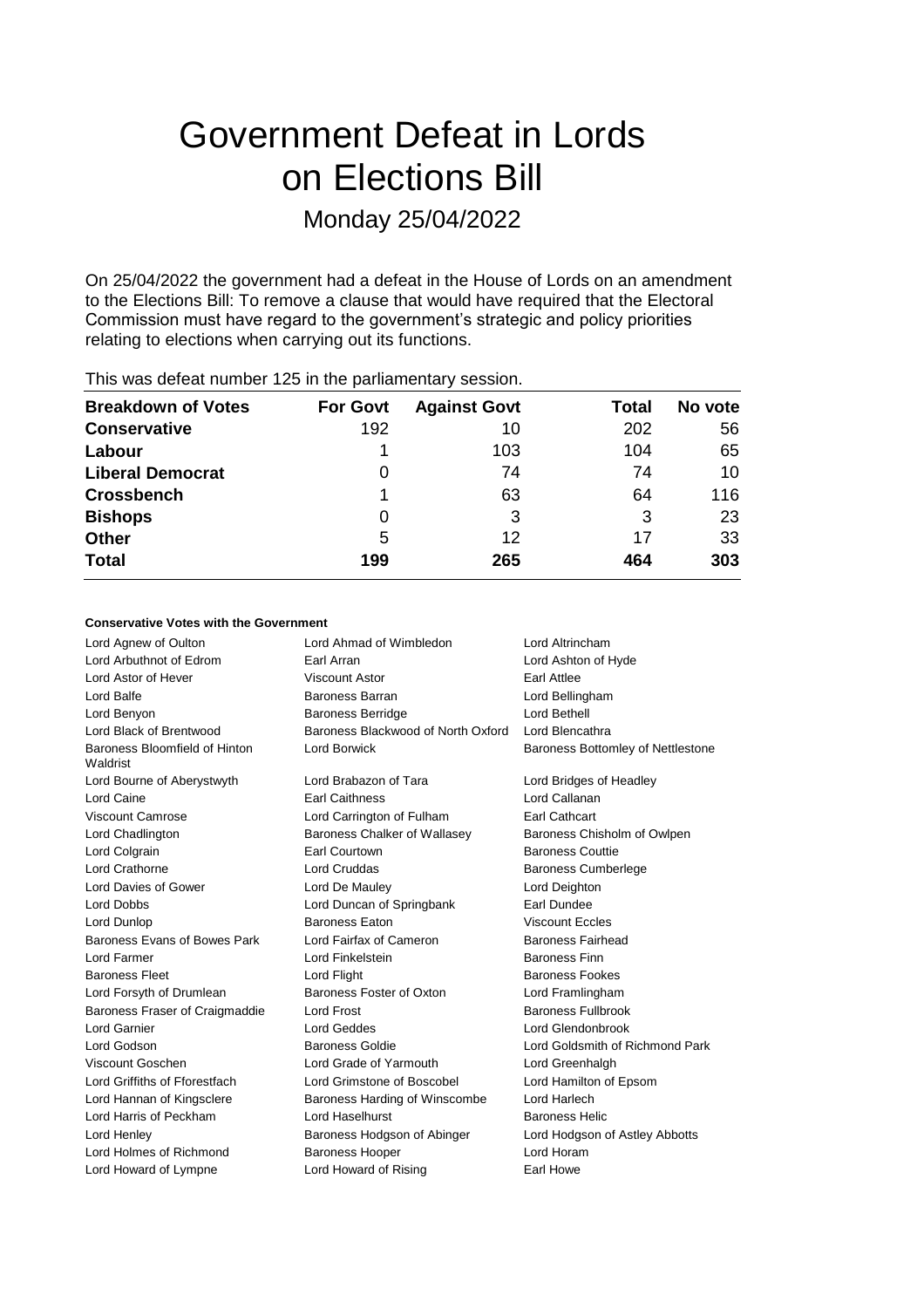Lord Johnson of Marylebone Lord Jopling Lord Kamall Lord Keen of Elie Lord King of Bridgwater Lord Kirkham Lord Kirkhope of Harrogate Lord Lamont of Lerwick Lord Lancaster of Kimbolton Lord Lang of Monkton **Lord Lansley Lord Lang Carl Leicester Earl Leicester** Lord Leigh of Hurley **Lord Lord Lexden** Lord Lord Lilley Earl Lindsay Lord Lingfield Earl Liverpool Lord Mackay of Clashfern Lord Mancroft Baroness Manzoor Lord Marland Lord Marlesford Lord Maude of Horsham Lord McColl of Dulwich Baroness McGregor-Smith Lord McInnes of Kilwinning Lord McLoughlin **Lord Mendoza Baroness Meyer** Baroness Mobarik **Baroness Mone** Baroness Mone **Duke of Montrose** Baroness Morgan of Cotes Baroness Morris of Bolton Baroness Morrissey Lord Moylan Lord Moynihan Lord Naseby Lord Nash Baroness Neville-Jones Baroness Neville-Rolfe Baroness Newlove Baroness Nicholson of Winterbourne Baroness Noakes Lord Northbrook Lord Parkinson of Whitley Bay Baroness Penn Lord Pickles **Baroness Pidding** Lord Polak Lord Popat Lord Porter of Spalding Lord Price Lord Ranger **Baroness Rawlings** Lord Reay Baroness Redfern Lord Ribeiro Lord Risby Lord Robathan Baroness Sanderson of Welton Lord Sandhurst Lord Sarfraz **Baroness Scott of Bybrook** Baroness Seccombe Lord Selkirk of Douglas Baroness Shackleton of Belgravia Lord Sharpe of Epsom Lord Sheikh Lord Sherbourne of Didsbury Lord Shinkwin Earl Shrewsbury Lord Smith of Hindhead Lord Spencer of Alresford Lord Sterling of Plaistow Lord Stewart of Dirleton Baroness Stowell of Beeston Lord Strathclyde **Baroness Stroud** Baroness Stroud Baroness Sugg Lord Taylor of Holbeach Lord Trefgarne Viscount Trenchard Lord True Lord Tugendhat Lord Udny-Lister Lord Vaizey of Didcot **Baroness Vere of Norbiton** Baroness Verma Lord Wakeham Lord Wei Lord Wharton of Yarm Lord Whitby Baroness Williams of Trafford Lord Wolfson of Aspley Guise Lord Wolfson of Tredegar Baroness Wyld Viscount Younger of Leckie

#### **Conservative Votes against the Government**

Baroness Altmann Lord Blackwell Lord Cormack Lord Deben Viscount Hailsham Lord Hayward Lord Livingston of Parkhead Lord Norton of Louth Lord Patten of Barnes Lord Young of Cookham

Lord Howell of Guildford **Lord Hunt of Wirral** Baroness Jenkin of Kennington

#### **Labour Votes with the Government** Lord Whitty

### **Labour Votes against the Government**<br>Lord Adonis

Baroness Armstrong of Hill Top Lord Bach Baroness Bakewell Baroness Blake of Leeds Baroness Blower Correct Lord Blunkett Lord Boateng Lord Bradley Lord Brooke of Alverthorpe Lord Browne of Ladyton Lord Campbell-Savours Lord Carter of Coles Lord Cashman Baroness Chakrabarti Viscount Chandos Lord Clark of Windermere Lord Coaker Lord Collins of Highbury Baroness Crawley Lord Cunningham of Felling Lord Davies of Brixton Baroness Donaghy Baroness Drake Lord Dubs Lord Eatwell Lord Elder Lord Evans of Watford Lord Falconer of Thoroton Lord Faulkner of Worcester Baroness Gale Lord Glasman Baroness Golding Lord Grocott Lord Hacking Viscount Hanworth Lord Harris of Haringey Baroness Healy of Primrose Hill Lord Hendy Contract Contract Baroness Henig Lord Howarth of Newport Lord Hunt of Kings Heath Baroness Jones of Whitchurch Lord Jones Lord Jordan Lord Kennedy of Southwark

Lord Adonis Lord Alli Lord Anderson of Swansea

Lord Haskel **Baroness Hayman of Ullock** Baroness Hayter of Kentish Town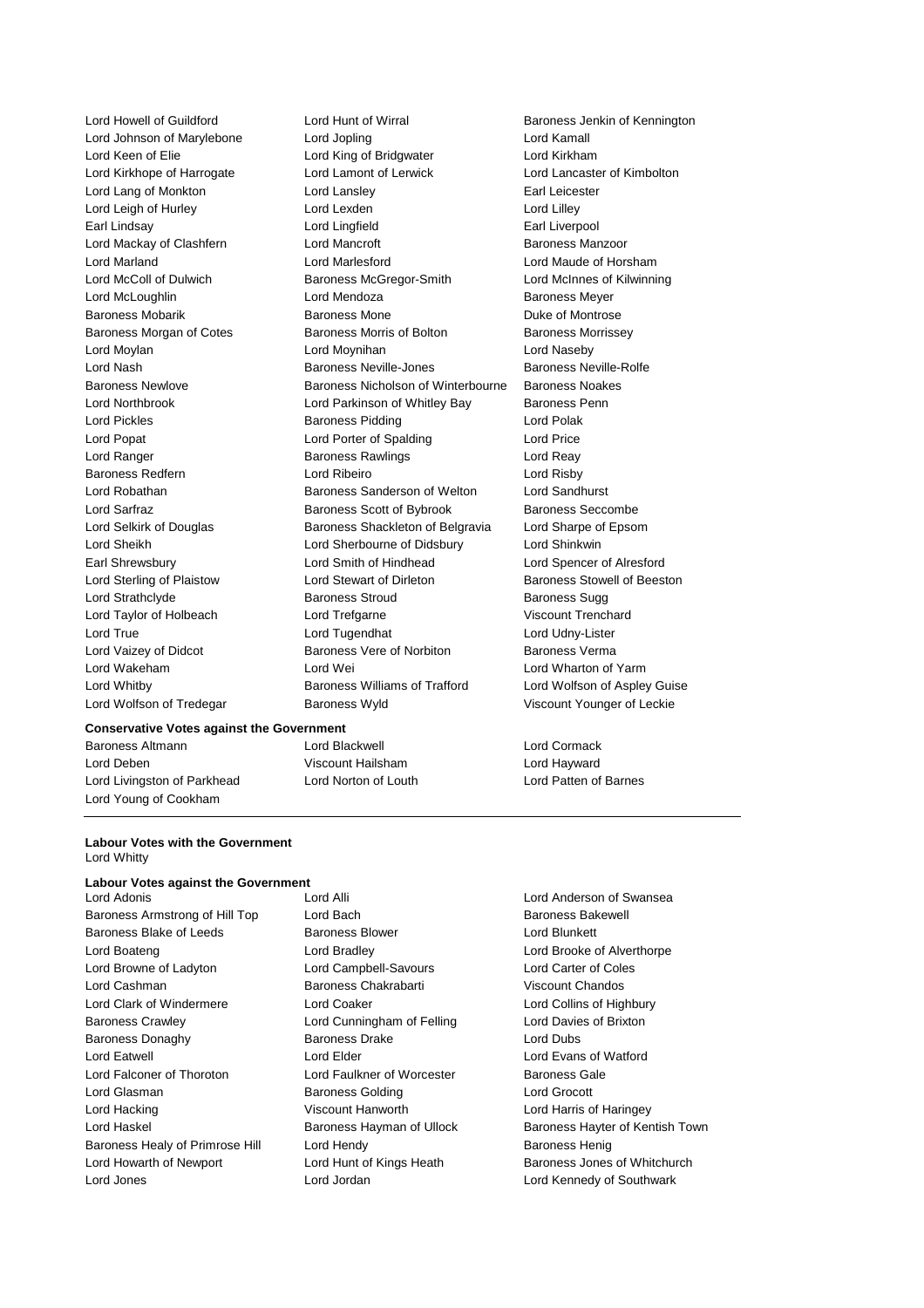Lord Layard Lord Lennie Baroness Liddell of Coatdyke Lord Liddle **Lord Lipsey** Lord Lipsey **Baroness Lister of Burtersett** Baroness Mallalieu Lord McConnell of Glenscorrodale Baroness McIntosh of Hudnall Lord McNicol of West Kilbride Lord Mendelsohn Baroness Merron Lord Mitchell Lord Monks Lord Morris of Aberavon Baroness Morris of Yardley **Lord Murphy of Torfaen** Baroness Nye Baroness Osamor Lord Ponsonby of Shulbrede Baroness Primarolo Baroness Ramsay of Cartvale Baroness Rebuck Lord Reid of Cardowan Baroness Ritchie of Downpatrick Lord Robertson of Port Ellen Lord Rooker Baroness Sherlock Lord Sikka Baroness Smith of Basildon Lord Snape **Viscount Stansgate** Baroness Taylor of Bolton Baroness Thornton Lord Tomlinson Lord Touhig Baroness Warwick of Undercliffe Lord Watson of Invergowrie Lord Watts Lord West of Spithead **Baroness Wheeler** Baroness Wheeler Baroness Whitaker Baroness Wilcox of Newport Lord Wood of Anfield Lord Woodley Baroness Young of Old Scone

Lord Tunnicliffe Lord Turnberg

Lord Khan of Burnley Lord Knight of Weymouth Baroness Lawrence of Clarendon

#### **Liberal Democrat Votes with the Government**

#### **Liberal Democrat Votes against the Government**

| Lord Addington                                | Lord Alderdice                      | Lord Allan of Hallam             |
|-----------------------------------------------|-------------------------------------|----------------------------------|
| Baroness Bakewell of Hardington<br>Mandeville | <b>Baroness Barker</b>              | Lord Beith                       |
| Baroness Benjamin                             | Baroness Bonham-Carter of Yarnbury  | Baroness Bowles of Berkhamsted   |
| <b>Baroness Brinton</b>                       | Lord Bruce of Bennachie             | Lord Burnett                     |
| <b>Baroness Burt of Solihull</b>              | Lord Clement-Jones                  | <b>Lord Cotter</b>               |
| Lord Dholakia                                 | <b>Baroness Doocey</b>              | <b>Baroness Featherstone</b>     |
| Lord Fox                                      | Baroness Garden of Frognal          | Lord German                      |
| Earl Glasgow                                  | Lord Goddard of Stockport           | <b>Baroness Grender</b>          |
| <b>Baroness Hamwee</b>                        | Baroness Harris of Richmond         | <b>Baroness Humphreys</b>        |
| Lord Hussain                                  | Baroness Hussein-Ece                | Baroness Janke                   |
| Baroness Jolly                                | Lord Jones of Cheltenham            | Baroness Kramer                  |
| Lord Lee of Trafford                          | <b>Baroness Ludford</b>             | Lord Marks of Henley-on-Thames   |
| Lord McNally                                  | Baroness Miller of Chilthorne Domer | Lord Newby                       |
| <b>Baroness Northover</b>                     | <b>Lord Oates</b>                   | Lord Paddick                     |
| Lord Palmer of Childs Hill                    | <b>Baroness Parminter</b>           | <b>Baroness Pinnock</b>          |
| Lord Purvis of Tweed                          | Lord Razzall                        | Lord Redesdale                   |
| Lord Rennard                                  | Lord Roberts of Llandudno           | Baroness Scott of Needham Market |
| Lord Scriven                                  | Lord Sharkey                        | Baroness Sheehan                 |
| Lord Shipley                                  | Baroness Smith of Newnham           | Lord Stephen                     |
| Lord Stoneham of Droxford                     | Lord Storey                         | Lord Strasburger                 |
| <b>Lord Stunell</b>                           | <b>Baroness Suttie</b>              | Lord Taylor of Goss Moor         |
| Lord Teverson                                 | Baroness Thomas of Winchester       | Lord Thomas of Gresford          |
| <b>Baroness Thornhill</b>                     | Lord Tope                           | Baroness Tyler of Enfield        |
| Lord Verjee                                   | Lord Wallace of Saltaire            | <b>Baroness Walmsley</b>         |
| Lord Willis of Knaresborough                  | Lord Wrigglesworth                  |                                  |

#### **Crossbench Votes with the Government** Lord Carrington

## **Crossbench Votes against the Government**

Baroness Black of Strome Lord Bowness Baroness Boycott Lord Brown of Eaton-under-Heywood Baroness Bull **Lord Butler of Brockwell** Lord Cameron of Dillington Baroness Campbell of Surbiton Earl Clancarty Viscount Colville of Culross Baroness Coussins Lord Craig of Radley Viscount Craigavon Lord Crisp Lord Curry of Kirkharle Baroness D'Souza **Earl Erroll** Earl Erroll Lord Evans of Weardale Baroness Finlay of Llandaff **Baroness Ford Baroness Ford** Lord Freyberg

Lord Anderson of Ipswich